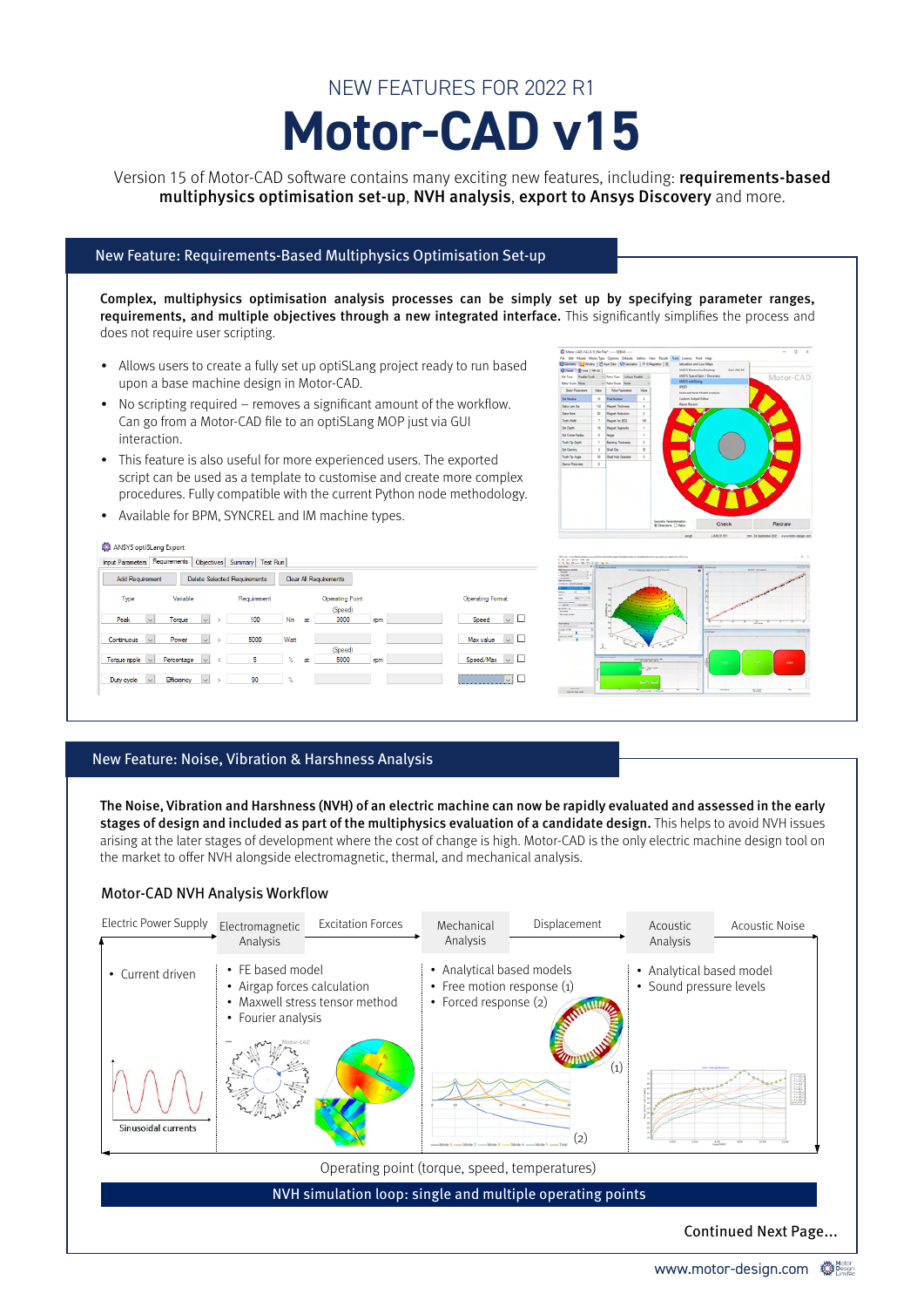# New Feature: Noise, Vibration & Harshness Analysis [continued]

# Calculating Excitation Forces

- 1D and 2D Time and Frequency analysis of radial forces using Motor-CAD Electromagnetic FEA Solver.
- Force calculations for single/multiple operating points.
- Campbell diagram shows dominant harmonics across speed range.
- Force export for high fidelity NVH analysis in dedicated tools.
- Available for BPM, SYNCREL and SRM machine types.

# Calculating Displacement

- Based on fast analytical structural models
- Free motion response:
- Modal Analysis based on equivalent thin ring model
- Calculate natural frequencies of stator structure.

#### Forced response:

- Static displacement calculation
- Effect of resonance visualised as magnification factor
- Dynamic displacement calculation
- Dynamic velocity provides input into acoustic models
- Dynamic acceleration direct measure for vibration.





2D Frequency domain force analysis



#### Dynamic displacement & magnification factors

# Calculating Acoustic Noise

- Based on fast analytical acoustic models.
- Spectrograms and spatiograms quantify acoustic response across speed range.
- Order tracking provides further insight for root cause analysis and identifying measures to reduce noise.